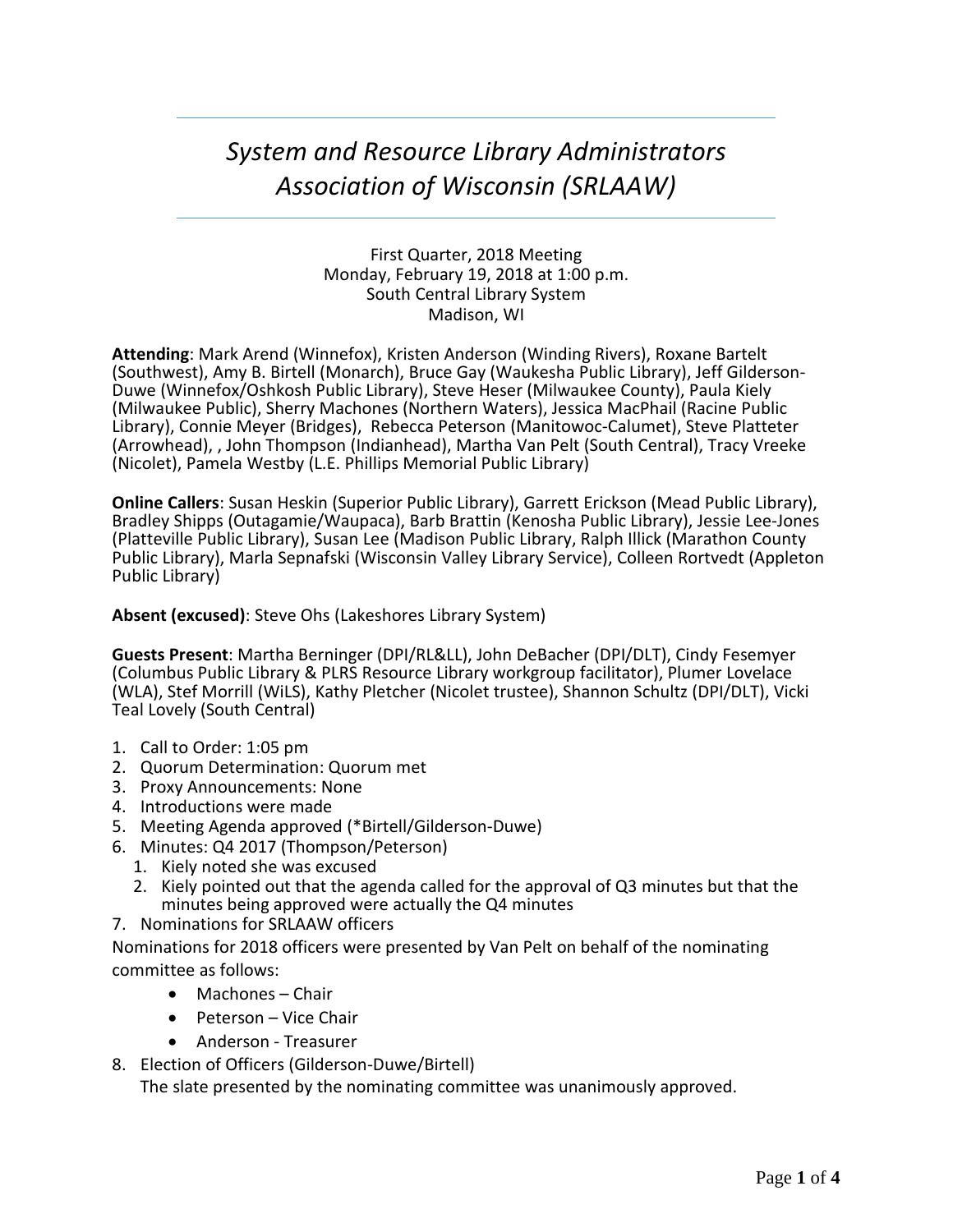## 9. ALA National Library Legislative Day (May 7-8, 2018)

Machones indicated that Steve Ohs had expressed interest in attending National Library Legislative Day in 2018. Steve Ohs was unanimously selected to represent SRLAAW at the National Library Legislative Day in Washington DC in 2018. (MacPhail/Platteter)

### 10. PLSR Update and Conversation

Thompson reported. He stressed that system directors should remind their libraries to complete the survey so that the steering committee had as much feedback as possible. Machones asked if the communication from PLSR would continue in the same amount moving forward. Thompson said that they are working hard to communicate and there may be more as we move into the next stages. Westby asked how much communication should be shared with boards. Thompson indicated that boards should definitely be discussing the April PLSR report as well as the one that comes out this summer. Peterson asked if someone from PLSR would be willing to come to talk with her board. Thompson indicated that someone from PLSR would be willing to come to board meetings. Birtell asked what the report would entail. Thompson indicated that the last Q&A had information on what the report will look like. He reported that there will be detail in the report but it won't include an implementation plan. Thompson stressed that some library systems may need to call a special board meeting in June/July, if necessary, to ensure that they provide feedback to PLSR during the feedback window.

### 11. PLSR Resource Libraries Workgroup

Fesmeyer reported that the resource library directors had a recent conference call and that issues were raised in response to the draft report the workgroup had distributed. The workgroup had suggested a model that one single resource library in the state be identified for the purposes of ensuring preservation and access to Wisconsin history. After their conversation with resource library directors, the workgroup is in the process of changing its report. More to come.

### 12. SRLAAW Best Practices for Library Card Address Verification

Van Pelt reported that they recently purchased change of address information through a company called NCOA [\(http://www.nationalchangeofaddress.com/\)](http://www.nationalchangeofaddress.com/). This information, using data from the US postal service, was compared against their patron database and then changes were made to patron addresses. The report provided address changes for all areas including those who live in areas where libraries are not members of LINKcat. Heser reported that his system used Gale Analytics to assist with address verification. Thompson, Machones and Anderson indicated that cards expire every 12 months in their systems. Birtell, Peterson and Meyer reported cards expire in 18 months. Machones said they worked on creating a form for cross county payments.

### 13. Treasurer's Report

Anderson reported a balance of \$621.50 as of 12/31/17 and indicated that interest had not yet been added for the year. A motion to approve the treasurer's report and assess a \$50/year membership fee was unanimously approved. (Thompson/MacPhail). There was discussion about whether or not there were adequate funds in the SRLAAW account to fund \$1,200 for a SRLAAW member to attend National Library Legislative Day. Anderson indicated that there would be adequate funds after the \$50 SRLAAW membership fees for 2018 were paid by members but that this conversation should definitely be revisited because there wouldn't be sufficient funds long-term if we continue to fund expenses in excess of the total membership fees collected. A motion to approve a stipend of \$1,200 to cover National Library Legislative Day for the SRLAAW representative was unanimously approved. (MacPhail/Van Pelt). The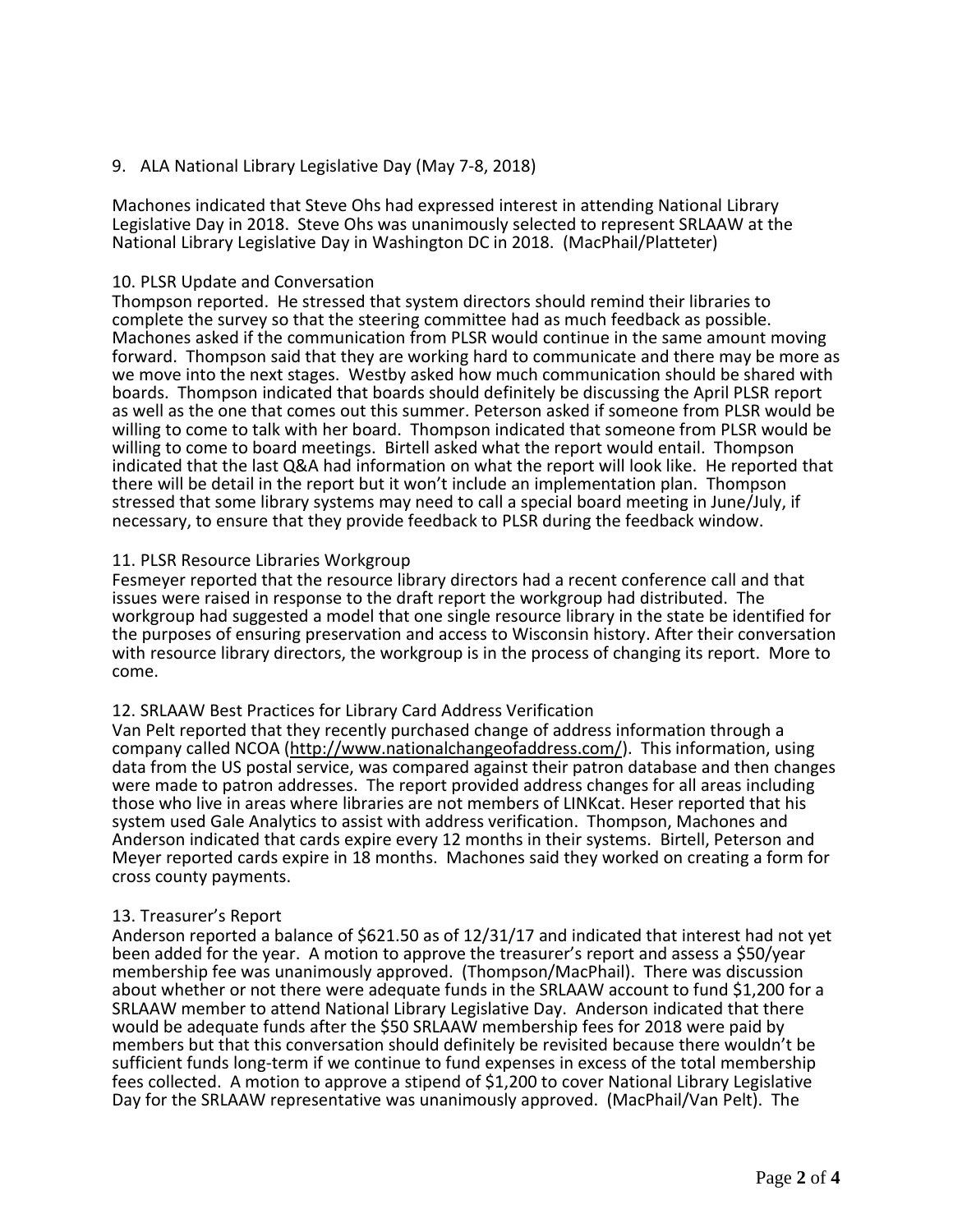topic of increasing membership dues to sustain this annual stipend should be placed on a future agenda.

14. LD&L Report. Meyer and Pletcher reported on recent legislative efforts, the Municipality magazine featuring libraries [\(http://lwm-info.org/DocumentCenter/View/1848\)](http://lwm-info.org/DocumentCenter/View/1848) and the upcoming Wisconsin Counties Association (WCA) magazine featuring libraries. Meyer indicated that in working to develop infographics for the WCA magazine, it became clear that there should be a concerted effort to collect data that helps tell the story of library impacts. There was a discussion about the increase in state aid to library systems around the three program areas: workforce development, internet/broadband, and lifelong learning. The consensus was that the next meeting's agenda should include an opportunity to share what library systems are doing with their increase in state aid. Meyer also discussed legislative day.

15. Affiliated Organization Reports.

**PLSR** – No additional report.

**DPI** – DeBacher reported on the impact of the federal budget uncertainty. He reported that they are in the process of hiring a data, finance and compliance staff member who should be on board in March. They also recently hired a program associate. Other updates:

- Inclusive Institute is a current project.
- Biblioboard DLT has committed to funding start-up costs for the WPLC consortium to begin this statewide project. You can learn more at this link:
- Wiscat licensing is wrapping up.
- Recruitment is happening for open position with BadgerLink in RL&LL team
- 2<sup>nd</sup> state aid payment will be on the usual schedule, library systems can expect that in late April/early May.
- RL&LL has worked with Wisconsin Economic Development Association (WEDA) on their Laura Bush grant offered through IMLS. This grant funding, if received, would offer training in workforce development for public library staff members. More information is available here: [https://drive.google.com/file/d/1caNOp-EBVU3QhhiSw-k3hGzd44FBaL-](https://drive.google.com/file/d/1caNOp-EBVU3QhhiSw-k3hGzd44FBaL-O/view)[O/view](https://drive.google.com/file/d/1caNOp-EBVU3QhhiSw-k3hGzd44FBaL-O/view)
- BadgerLink Request for Bid is being finalized by the Department of Administration.

Birtell asked about the status of workforce development initiatives. DeBacher reported that Anderson had been selected by WLA as a representative on the inter-agency team that deals with workforce topics.

DeBacher reported that the BadgerNet project is underway but that there have been some issues. If you have problems, don't hesitate to reach out to Matt Yeakey at TEACH and let John DeBacher know as well. Matt's email is: [Matthew2.Yeakey@wisconsin.gov.](mailto:Matthew2.Yeakey@wisconsin.gov)

**WiLS/WPLC** – Morrill reported that they have two new organizational values: equity and advocacy. The WPLC annual meeting will be at the WAPL conference. New bylaws for WPLC have been approved. Biblioboard as a platform for self-publishing of e-books was approved with DPI agreeing to fund start-up costs. You can learn more here:

[http://wils.org/WPLC/Recordings/2017-08-24%2010.02%20BiblioBoard%20demo.mp4.](http://wils.org/WPLC/Recordings/2017-08-24%2010.02%20BiblioBoard%20demo.mp4) Westby indicated that L.E. Phillips Memorial Public Library would be willing to act as fiscal agent for the project.

**WLA** – Lovelace reported that the association, like most membership associations, is dealing with loss of memberships. A membership committee has been formed to work on membership growth. Lovelace indicated that they are not asking library systems to provide library staff emails but they are interested in SRLAAW members ideas on ways to reach potential members.